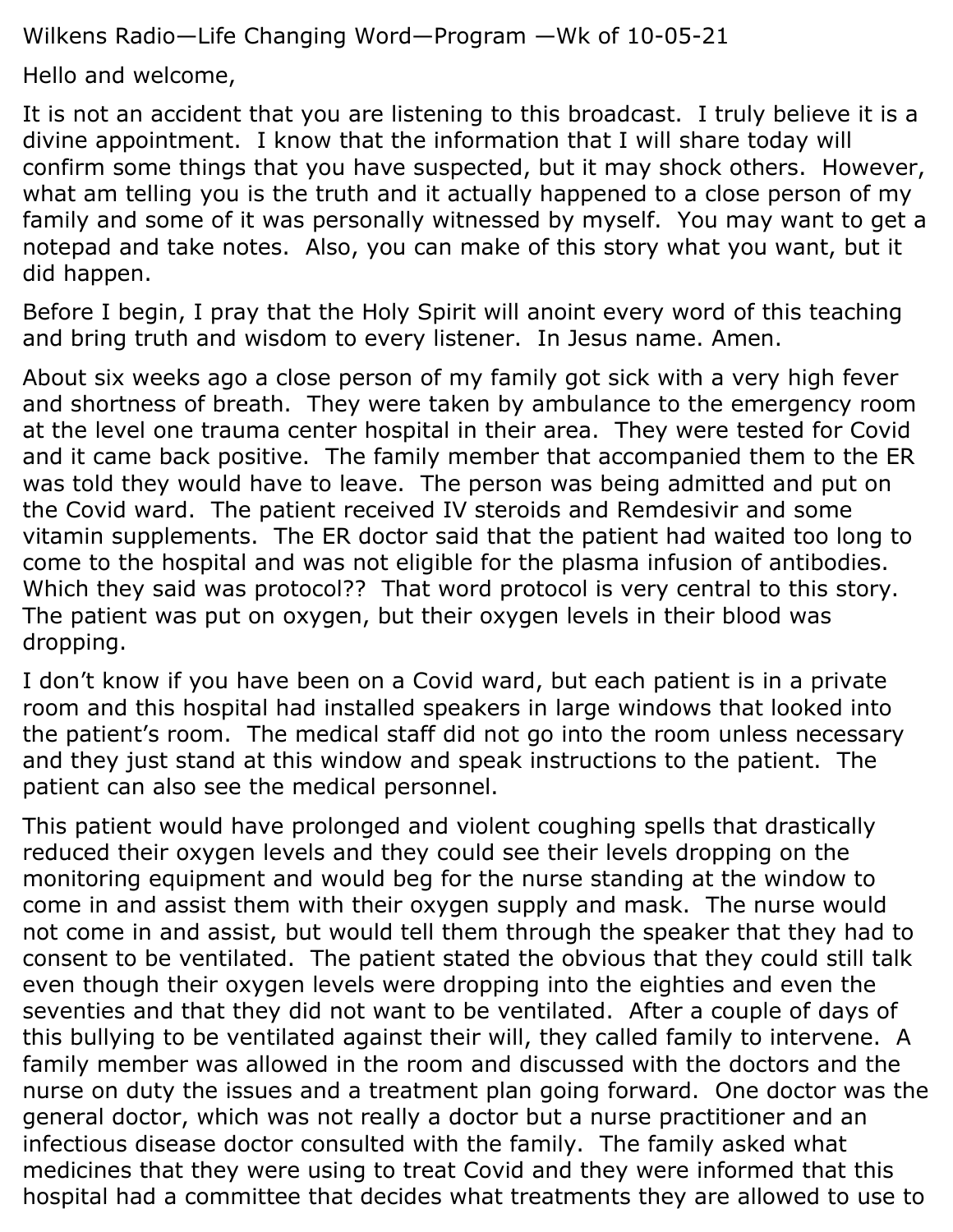treat Covid. The doctor stated that they used steroids and Remdesivir. That was the approved protocol by the committee which followed the FDA and CDC guidelines. When asked by the family why other treatments were not being considered and offered to the patient, they replied that if they used other treatments they could lose their license and government funding could be withheld from the hospital. In other words, your loved ones with Covid at most hospitals are being deprived many treatments that show success in treating Covid and improving patient's survival. The doctors stated that if a patient did not respond to the steroids and Remdesivir in a few days and if their oxygen levels dropped into the eighties that they would be placed on a ventilator and they would get better or die. They said most that went on the ventilator died within about ten days. So the family clarified that there are many other treatment options or as I like to say there were many more tools in the toolbox that could be used but because of government mandated protocols people were being denied these medicines and treatments even though they were dying.

Like I said before I am just telling the actual experience of this patient and you make of it what you will.

But does it sound like our own government is denying people who will probably die on a ventilator every medical treatment and medicine that could possibly save their life and threaten any doctor or hospital with revoking their medical license or withholding government funds that challenge or oppose their government mandated protocols. Does this sound like our government cares about the people of this country during a national pandemic? Does it sound like patients and families and their personal doctors are no longer making their own life and death decisions? Does it sound like we no longer have any control over what kind of medical treatment we can receive or refuse? Does it sound like a committee or government death squad is making our health care choices for us? Does it sound like a planned or intentional de-population of our country or the world?

If this information upsets you, just wait, it gets worse.

So the family leaves the patient's room after spending hours visiting and talking with the medical staff and assume that everyone has an understanding that the patient does not want to be ventilated and they were going to make some minor changes to the patient's medicines, like codeine cough syrup more often. The next day before noon the patient calls the family again frantic. They say the nursing staff are refusing to come into the room and assist with their oxygen again unless they consent to be ventilated. The patient's oxygen is at times in the sixties. Now some of you may be medical professionals and I used to manage a doctor's practice, so we know that most people pass out before this point and that we are told that brain cells begin to die at 88 to 85% oxygen levels. So many of you are saying yes the patient needs to be ventilated, but this patient is talking and walking to the bathroom, but of course concerned that they need to get oxygen levels up but not getting any assistance from the nursing staff.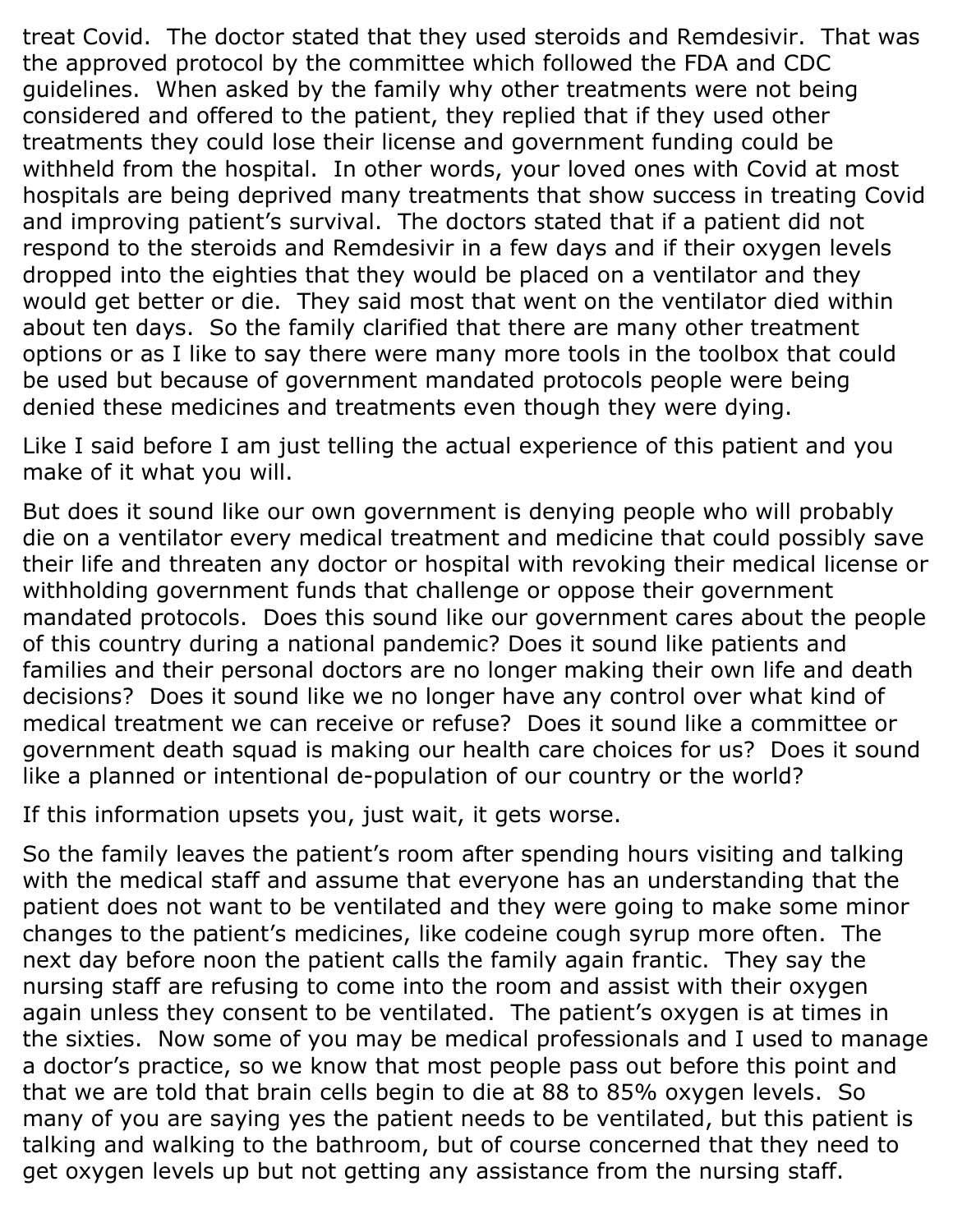The patient is so disturbed that they want to leave the hospital and they want the family to pick them up. So the family gets the nurse practitioner on the phone with the patient and try to calm things down. However, the medical person is very abrupt and asks the patient if they want to leave against medical advice, Yes or No. That's all they want to know. Well the patient says that they do not want to be ventilated and they just need assistance with their oxygen and that they should probably stay in the hospital. But the medical person says they just need a yes or no answer, do they want to leave against medical advice. The medical person offers no other options. It is the hospital way or the highway. Be ventilated according to their protocols or leave against medical advice. So the patient says well they were not being given a rational choice, but that they felt like the staff was trying to kill them and that they would leave the hospital. The family was about 15 minutes away and they said that they would be there soon. By the time the family got there the staff had called security and did not use a wheel chair for a person who could hardly breathe and escorted them out of the hospital and left them on the sidewalk all alone without even a chair to sit on.

The patient showed the family bruises on their body. One was at least ten inches wide and the patient said that they really thought they were going to kill them. They were bullied, neglected, and refused help and really felt in danger.

The next day the patient had to call another ambulance and was taken to another area hospital. When they arrived at the ER they were tested for Covid again. Now this is just about four days after being told they were positive for Covid at the previous hospital and only one day after leaving a Covid ward, but the new hospital said that they were negative for Covid. They gave them a very strong antibiotic for a bacterial infection and breathing treatments for pneumonia and the patient received very good care. It still took over five weeks in the hospital to finally get discharged. The patient really needed rehab to get their strength back but because they refused the Covid shot they were not admitted to a rehab center. Even though supposedly they have had Covid and their natural immunity is 13 times stronger than someone who has had the Covid shot and there is a lot of evidence that shows that if you have had Covid that it is detrimental to get the Covid shot because you have natural antibodies. So they went back home to struggle to get back to normal on their own. Now this person has private insurance. They are not a charity case and they are not on Medicare and they are a middle age productive person in society. So I am relaying this true story so that you know what is really happening to your loved ones on Covid wards in some hospitals.

Some of you may still want to blindly trust your doctor or your hospital, but you better beware, because if your doctor belongs to a group practice or they have been bought out by a large hospital corporation, then they are very likely to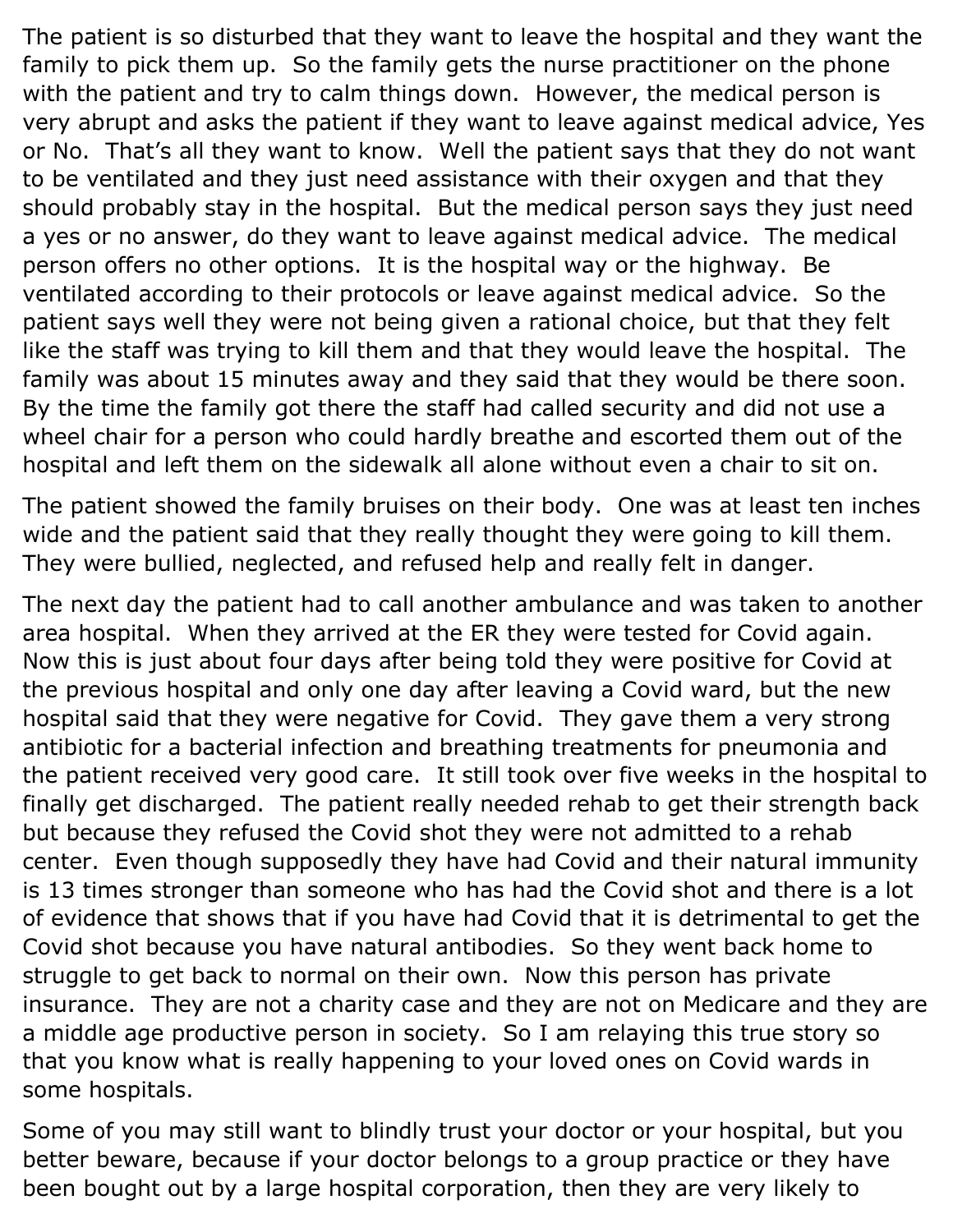follow the government mandated Covid protocols. They aren't going to come out and say that to your face, but they can lose their position or be fined heavily by their group of doctors or lose their license to practice medicine or be investigated by Medicare or Medicaid for fraud for not following preferred practices. The punishment that the government can bring to bear on the doctor and hospitals is very harsh. Your medical treatment is not being decided by the doctor and their patient or family. You may even suffer abuse, neglect, or die if you choose to blindly trust the medical profession today.

So what do you think about Covid now? Do you think that it was an accident that this virus from hell was unleashed on the world? Do you think that a so-called Covid vaccine is being mandated for everyone to take is for our own good? Do you think that pregnant women, small children, or people with natural immunity should be forced to choose to take the Covid shot and to keep their job or go to school or get an unproven substance made from aborted baby material injected into their body when their natural immunity is several times stronger than any vaccine??

Wake up people around the world, standup and speak up. Covid shots are probably not about our wellbeing. It seems to be about an agenda. There is something that is in that shot that will most likely help the enemy to control you or harm you sooner or later.

Also, during a pandemic and we already have a nursing shortage, why are we firing nurses who do not want the shot. Why is our government willing to import nurses from the Philippines and put our own citizens into joblessness and poverty.

Just a few months ago these brave nurses who put their lives on the line to work with Covid patients were called heroes but now they are going to be called unemployed. The government is working on something called "Shielding Laws". Parents you better get involved now, because they are going to take your children away citing that you are endangering them by not getting the Covid shot or giving it to your child. It looks like our government is determined to harshly punish the citizens of the United States into submission to get this Covid shot. No government of the people and by the people should stand for this. These are the tactics of Hitler and Stalin and Chairman Mao.

Pastors why are you quiet and submitting to this tyrannical government over reach? If you are afraid that the government will take away your tax exemption or your tax deductions for donations, they will eventually anyway. I hope every pastor or church leader in every country will encourage their congregation to call their senator, congressman, governor, mayor, state legislators, and the judges and protest and resist ALL government over reach and mandates.